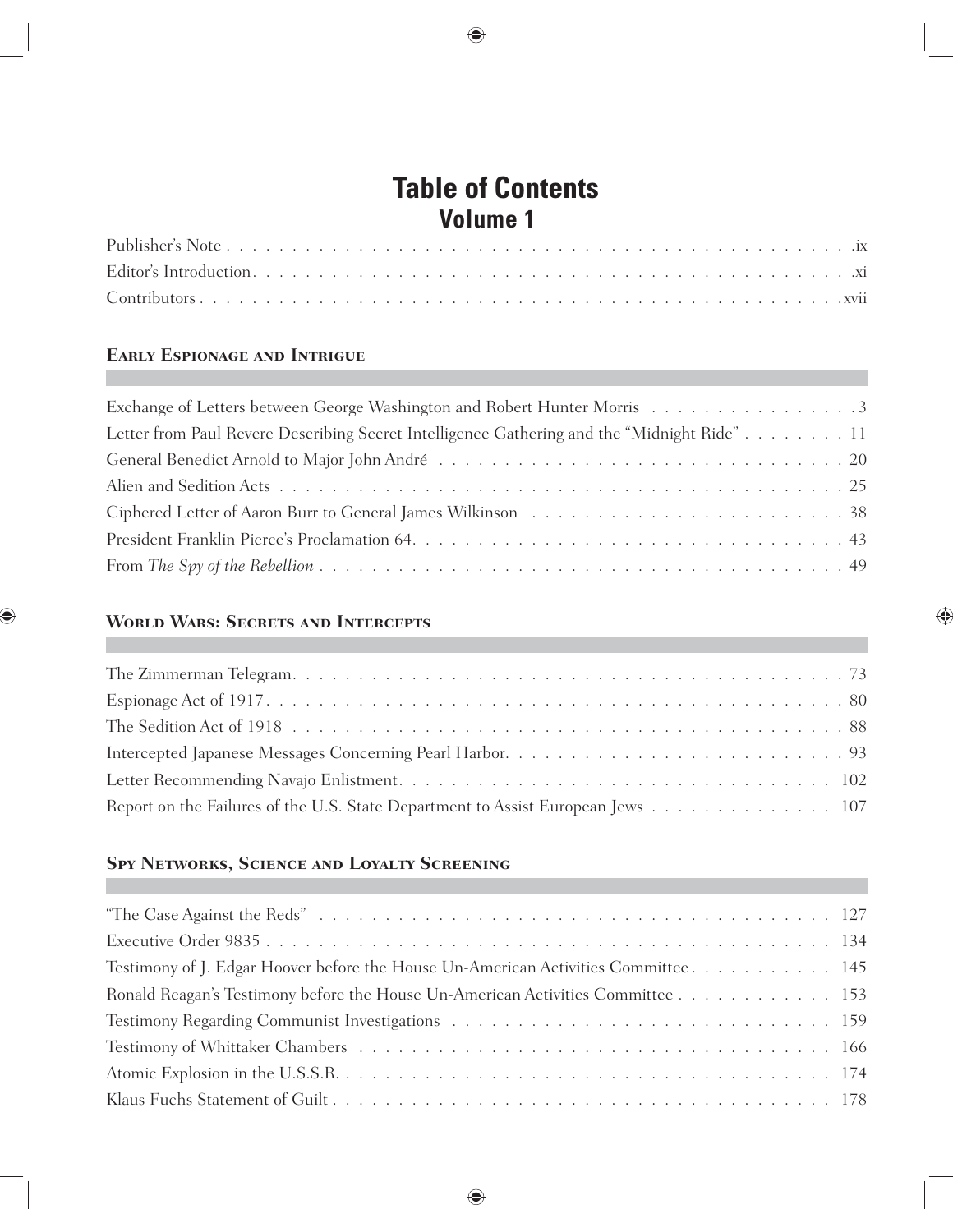#### **Volume 2**

# **Twentieth-Century Foreign Intrigue**

| Letter to General William J. Donovan on the Termination of the Office of Strategic Services 233    |
|----------------------------------------------------------------------------------------------------|
| National Intelligence Authority Directive 5: Functions of the Director of Central Intelligence 241 |
|                                                                                                    |
|                                                                                                    |
| NSC 68: "United States Objectives and Programs for National Security". 272                         |
|                                                                                                    |
|                                                                                                    |
|                                                                                                    |
|                                                                                                    |
|                                                                                                    |
|                                                                                                    |
|                                                                                                    |
|                                                                                                    |
|                                                                                                    |
|                                                                                                    |
|                                                                                                    |
|                                                                                                    |
|                                                                                                    |
|                                                                                                    |
|                                                                                                    |
|                                                                                                    |
|                                                                                                    |